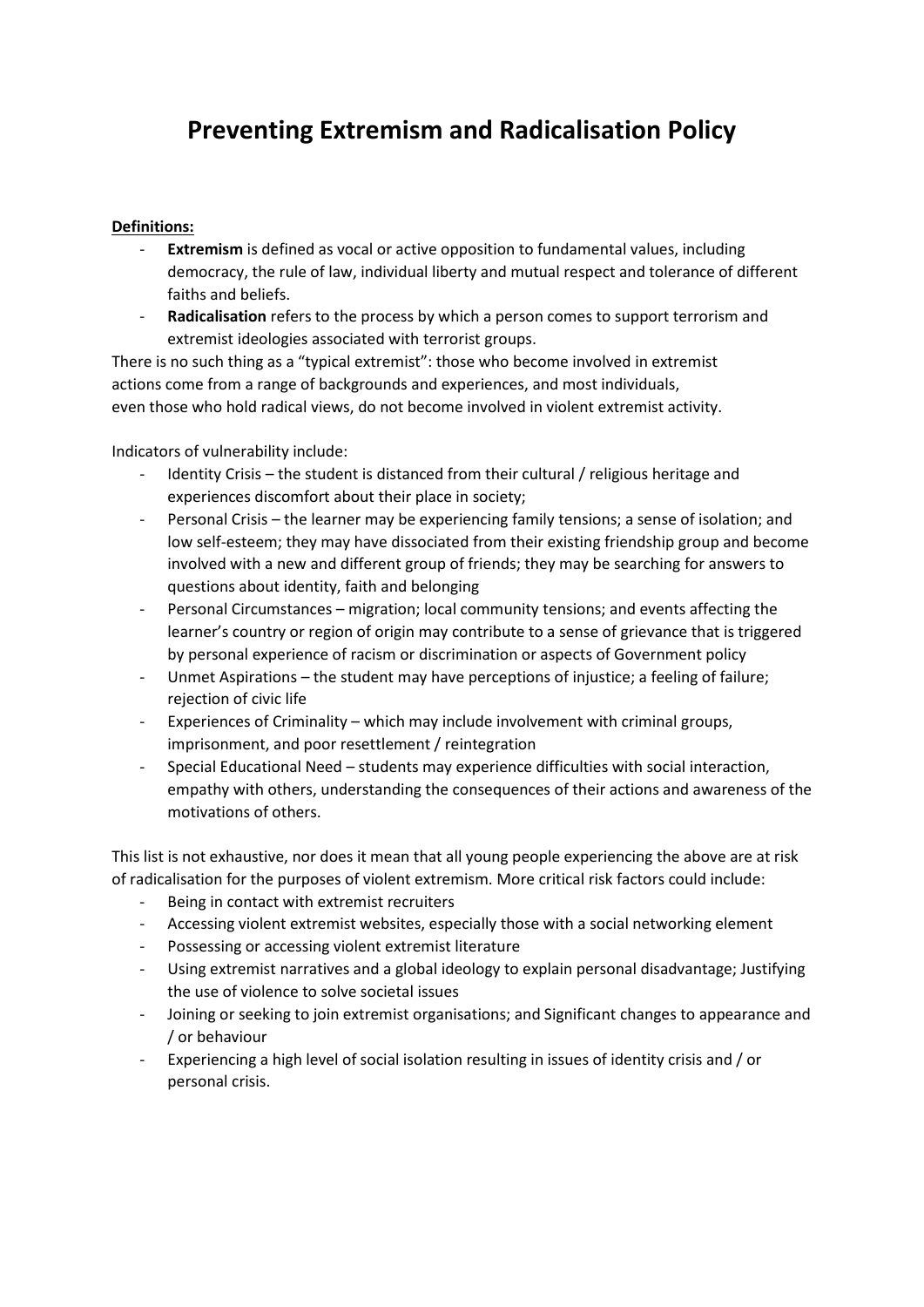## **Policy:**

IUG is a mosaic of different nationalities and cultures. We have representation of over 60 nationalities within our teaching and student community. Students at IUG are taught to respect and celebrate diversity of cultures and religion. There is no place for extremist views of any kind in our organisation or our academies, whether from internal sources - pupils, staff, faculty or trustees, or external sources - academy community, external agencies or individuals.

IUG ensures that it welcomes students of all or no faiths.

At IUG we are aware that young people can be exposed to extremist influences or prejudiced views from an early age which emanate from a variety of sources and media, including via the internet, and at times students may themselves reflect or display views that may be discriminatory, prejudiced or extremist, including using derogatory language.

**Any prejudice, discrimination or extremist views, including derogatory language, displayed by students or staff will always be challenged and where appropriate dealt with in line with the Code of Conduct.**

At IUG we are clear that any exploitation of students, to involve them in terrorism or in activity in support of terrorism, or radicalisation of students should be viewed as a safeguarding concern and that protecting them from the risk of radicalisation is part of the university's safeguarding duty. For this reason, this policy should be read in conjunction with the Safeguarding Policy.

As part of wider safeguarding responsibilities academy staff will be alert to:

- Disclosures by students of their exposure to the extremist actions, views or materials of others outside of the academy, such as in their homes or community groups, especially where students have not actively sought these out.
- Graffiti symbols, writing or art work promoting extremist messages or images
- Students accessing extremist material online, including through social networking sites
- Parental reports of changes in behaviour, friendship or actions and requests for assistance
- Local authority services and police reports of issues affecting students in other academies, schools or settings
- Students voicing opinions drawn from extremist ideologies and narratives
- Use of extremist or 'hate' terms to exclude others or incite violence
- Intolerance of difference, whether secular or religious or, in line with our equalities policy, views based on, but not exclusive to, gender, disability, homophobia, race, colour or culture
- Attempts to impose extremist views or practices on others

Our teachers strive to eradicate the myths and assumptions that can lead to some young people becoming alienated and disempowered, especially where the narrow approaches students may experience elsewhere may make it harder for them to challenge or question these radical influences. This will be achieved by good teaching. We ensure that all of our teaching approaches help our students build resilience to extremism and give them a positive sense of identity through the development of critical thinking skills.

We are flexible enough to adapt our teaching approaches, as appropriate, so as to address specific issues so as to become even more relevant to the current issues of extremism and radicalisation. In doing so we will apply the methodologies following the three broad categories of: